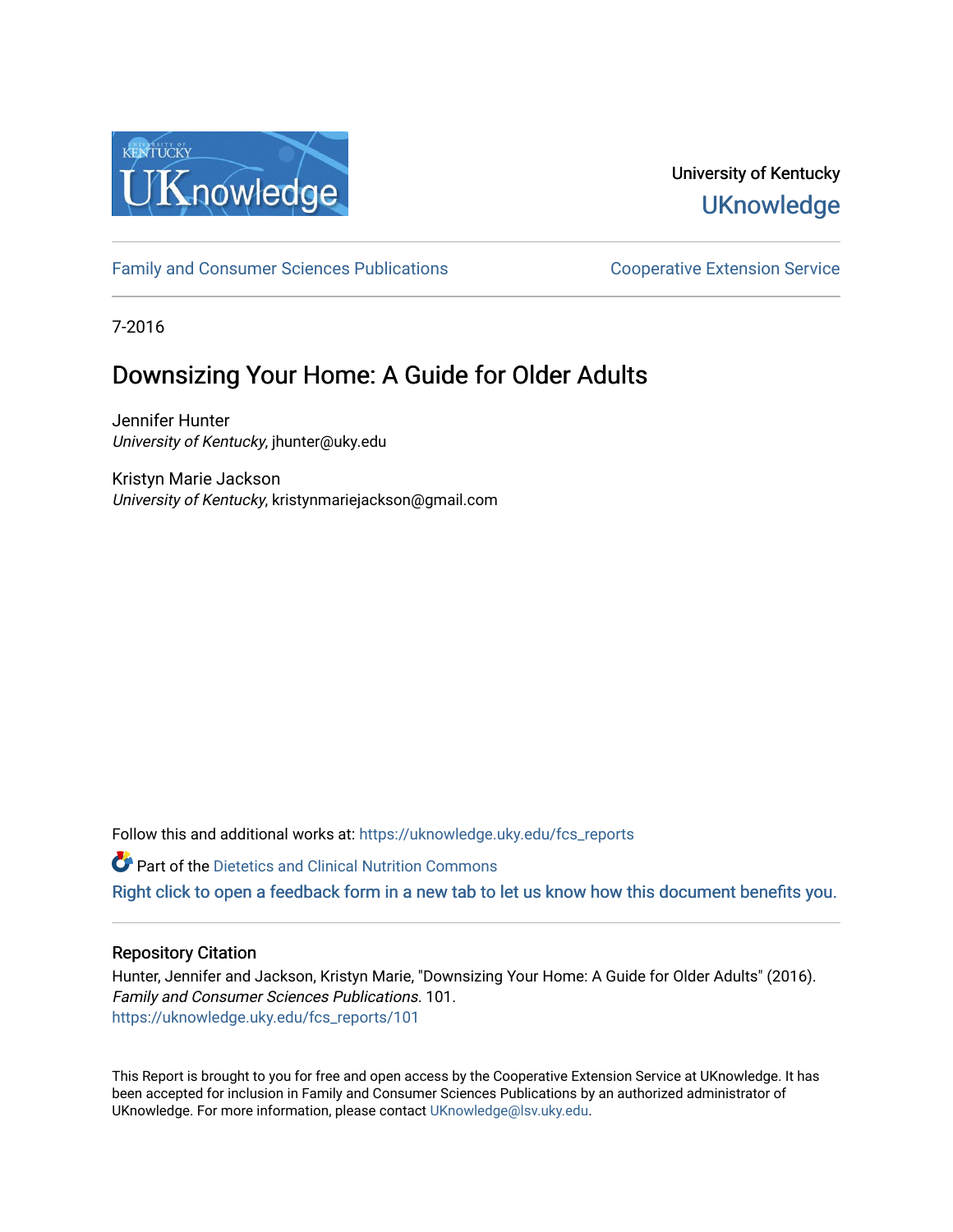FCS5-464



# **Downsizing Your Home**

# **A Guide for Older Adults**

*Jennifer L. Hunter and Kristyn Jackson, Family and Consumer Sciences*

Downsizing to a smaller home has become a recent<br>trend. Older adults in particular can benefit from<br>such a move. Smaller homes typically require less such a move. Smaller homes typically require less maintenance and can result in significant savings for the homeowner because of lower utility bills, property taxes, and insurance.

The downsizing process is appealing to many, but it can also be intimidating. Downsizing involves sorting, donating, and disposing of household possessions that have accumulated over the years.

## **Starting the Downsizing Process**

First, assess your needs and wants for a new home. Identifying your housing goals will help you to find a new home that best fits your needs. Several housing options are specifically designed to meet the needs and wants of older adults. What type of space will work best for you?

## *Housing Options*

- Age-restricted communities. These communities are also referred to as "active adult" communities and are designed for older adults who prefer to live around other individuals their own age. Typically, residents are over the age of 55. You will find single-family homes, townhomes, and apartments connected by sidewalks that allow for independence as well as a strong sense of community. Age-restricted communities focus on an active lifestyle for their residents and may offer clubhouses, tennis courts, and golf courses.
- Senior apartments. Age-restricted apartments are sometimes more affordable than age-restricted communities and are based upon the same idea. Apartments are available to residents over the age of 55. Living in age-restricted apartments offers the advantages of accessibility, transportation, recreational activities, and social services. In addition, maintenance is usually included in the cost.



**• Continuing-care retirement community.** This type of community is a hybrid community. Continuing-care communities offer independent-living apartments and homes similar to those found in retirement communities. However, they also offer assisted living and nursing-level care, which is reflected by higher upfront costs. Residents typically enter at the independent-living level and then move to assisted living or nursing-level care as they need more assistance and care.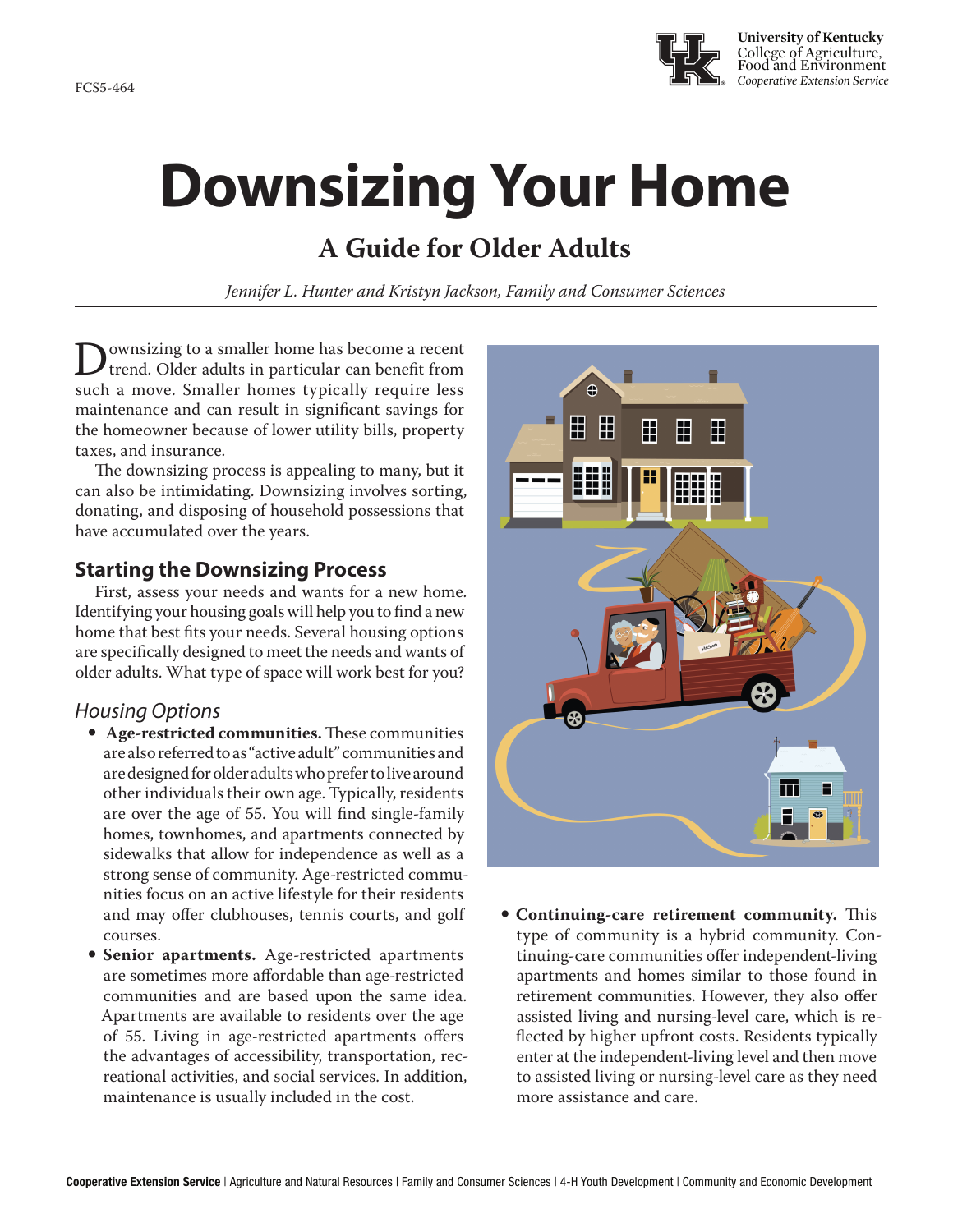- **Assisted living facility.** An assisted living facility allows older adults to stay independent for the longest time. Facility staff assist residents with personal care such as bathing, dressing, and medication management. Most of these facilities consist of apartmentstyle living and offer meals, activities, housekeeping, and transportation.
- y **Long-term care/skilled nursing facilities.** Longterm care facilities provide skilled nursing care for residents who suffer from acute or terminal medical conditions. These facilities employ doctors, nurses, and nursing assistants to care for the residents.

### *Weighing Your Options*

Use the checklist below to determine which option is best for you. Choose the features that are desirable to you. Label the options with the locations you have scouted. Under each option, place a checkmark to indicate which features are available.

Remember, a smaller home or apartment that is not part of a retirement community is also an acceptable housing option. The most important aspect of downsizing is to pick the option that is right for you.

## **Preparing Your Former Home and Possessions**

After you identify which housing option is best for you, estimate the amount of space that you will have available in your new home. Knowing the amount of space that you will have will help you make decisions about which items to keep, and which to sell, donate, gift, or discard.

- Downsizing involves sorting through your personal items to determine which will be moving with you and which you may need to let go. Recognize that it will take a considerable amount of time—sometimes months—to sort through your personal items. Downsizing is a great opportunity to declutter and prepare for your new lifestyle.
- $\bullet$  Downsizing can be overwhelming. Do not try to tackle the entire house in one weekend. The easiest approach is to start with the room that you use least often.
- Develop a sorting system that works for you and gather the necessary supplies (paper and pencil, boxes, packing supplies). For smaller items, consider having boxes labeled sell, donate, gift, discard, and keep. You can use those boxes to sort through items as you go through each room.

|                                                                                                                                                                                                                     | <b>Location 1</b> | <b>Location 2</b> | <b>Location 3</b> |
|---------------------------------------------------------------------------------------------------------------------------------------------------------------------------------------------------------------------|-------------------|-------------------|-------------------|
| <b>Desirable Housing Consideration</b>                                                                                                                                                                              |                   |                   |                   |
| I will be able to take care of the house and yard,<br>or maintenance is not required.                                                                                                                               |                   |                   |                   |
| I will be able to pay the taxes, insurance, and utilities.                                                                                                                                                          |                   |                   |                   |
| I will be able to pay any fees associated with living in the<br>community or neighborhood.                                                                                                                          |                   |                   |                   |
| I will be close to family and friends.                                                                                                                                                                              |                   |                   |                   |
| Community services and recreational facilities are available.                                                                                                                                                       |                   |                   |                   |
| Home care and meals are available.                                                                                                                                                                                  |                   |                   |                   |
| The house includes features to aid accessibility (absence of<br>steps, wider doorways and hallways, space for wheelchairs,<br>bathrooms equipped with safety features, and kitchens<br>with pull-out shelves, etc.) |                   |                   |                   |
| Nursing level care will be available.                                                                                                                                                                               |                   |                   |                   |

# *Remember, a smaller home or apartment that is not part of a retirement community is also an acceptable housing option.*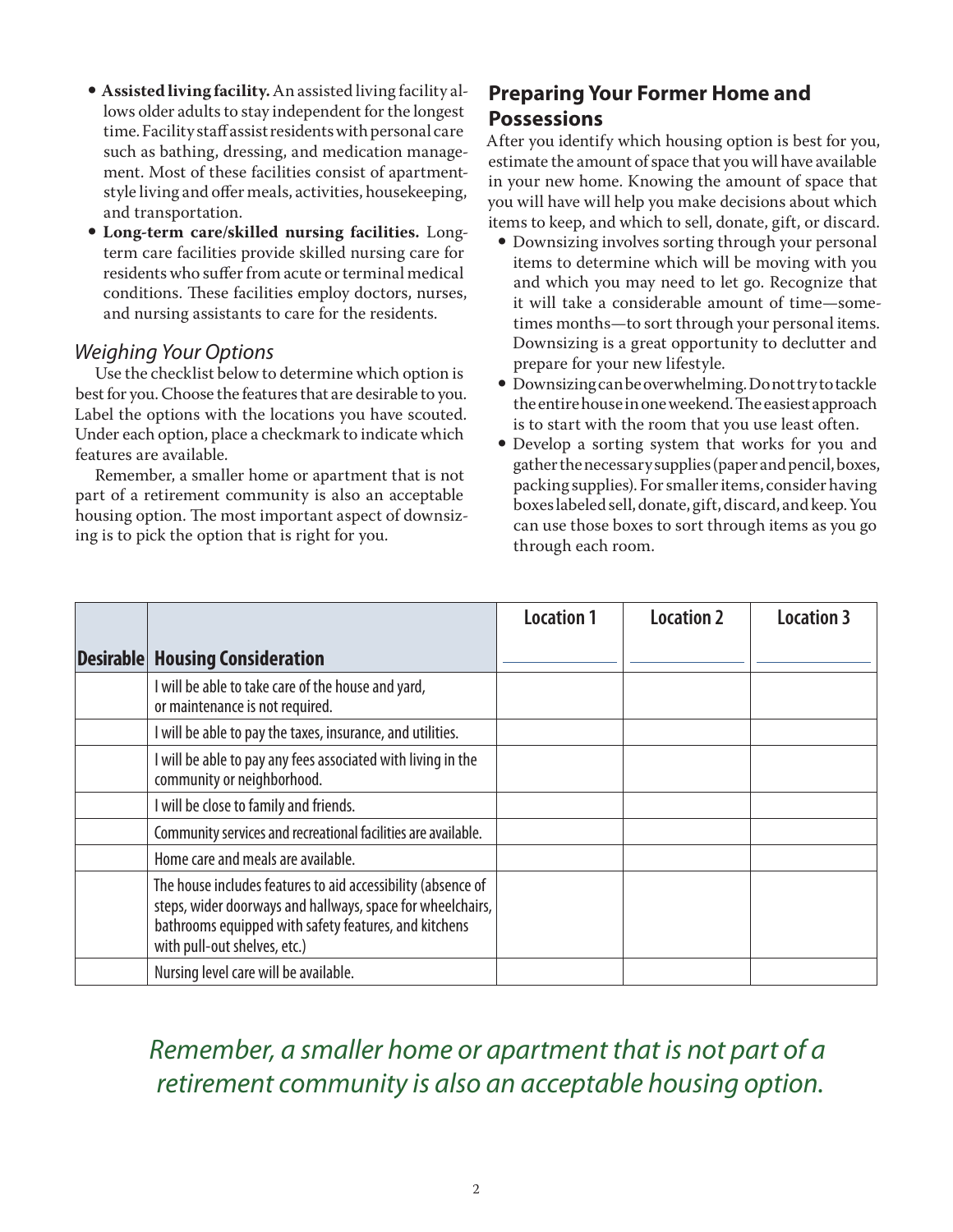*For smaller items, consider having boxes labeled sell, donate, gift, discard, and keep. You can use those boxes to sort through items as you go through each room.*

- If you are thinking about hosting a yard sale, price items as you go through each room. It may be tempting to price items based on your personal attachment to them, but be careful not to let this happen. Your goal is to rid yourself of these items so that you can make a profit and move into your new home without clutter. If you have large furniture, antiques, or high-dollar items, consider working with an auction company or resale shop to maximize your profits.
- Ask your adult children to remove their belongings. You may have discovered that your children have been using your home as a storage unit for childhood relics. Keep in mind that you will no longer have space for extra items and encourage your children to think carefully about which items they wish to keep.
- Find a way to hold on to memories while letting go of the "stuff." You can honor the items that you have held onto by talking about them, taking photos, writing down memories, or recording your family sharing stories about them. Only keep those items that you treasure the most.
- Consider bequeathing items early. Identify the items that you want certain family members to have and consider which of those items you may be willing to bequeath now. You may enjoy giving these items to family members now so that you can see them enjoying what you have set aside for them.
- If you begin to feel overwhelmed, shut the door, take a break, and come back to the room later. Think about inviting a close friend or family members over to help with the process. Revisiting household items is a great time to share and pass on memories.

### **Preparing Your New Home**

Whether you are getting ready to move cross-town or cross-country, make sure that you are well prepared before moving day arrives. The following checklist will assist you in making sure that you have completed all of the necessary planning and paperwork.

| <b>Moving Task</b>                                                                                                       |  | Necessary   Completed |  |  |  |
|--------------------------------------------------------------------------------------------------------------------------|--|-----------------------|--|--|--|
| Get estimates from at least three<br>moving companies.                                                                   |  |                       |  |  |  |
| Select a moving company and set a<br>firm move date.                                                                     |  |                       |  |  |  |
| Make a floor plan of your new home<br>to decide where you will place large<br>furniture.                                 |  |                       |  |  |  |
| Check to make sure that all boxes<br>are labeled to indicate in which<br>room they should be placed in your<br>new home. |  |                       |  |  |  |
| If you have pets, plan how they will<br>be moved to your new home.                                                       |  |                       |  |  |  |
| If needed, establish a relationship<br>with a new healthcare provider.                                                   |  |                       |  |  |  |
| Refill and transfer prescriptions.                                                                                       |  |                       |  |  |  |
| Arrange for the utilities in your old<br>home to be transferred out of your<br>name.                                     |  |                       |  |  |  |
| Arrange for the utilities in your new<br>home to be transferred to you.                                                  |  |                       |  |  |  |
| Complete the following address changes:                                                                                  |  |                       |  |  |  |
| - Post office                                                                                                            |  |                       |  |  |  |
| - Bank account                                                                                                           |  |                       |  |  |  |
| - Credit cards                                                                                                           |  |                       |  |  |  |
| - Investment/retirement<br>accounts                                                                                      |  |                       |  |  |  |
| - Medicare and Social Security                                                                                           |  |                       |  |  |  |
| Driver's license and car<br>registration                                                                                 |  |                       |  |  |  |
| - Voter's registration                                                                                                   |  |                       |  |  |  |
| - Newspaper and magazine<br>subscriptions                                                                                |  |                       |  |  |  |
| - Family and friends                                                                                                     |  |                       |  |  |  |
| - Lawyer, accountant, insurance<br>agent, etc.                                                                           |  |                       |  |  |  |
| - Other:                                                                                                                 |  |                       |  |  |  |
| - Other:                                                                                                                 |  |                       |  |  |  |
| - Other:                                                                                                                 |  |                       |  |  |  |